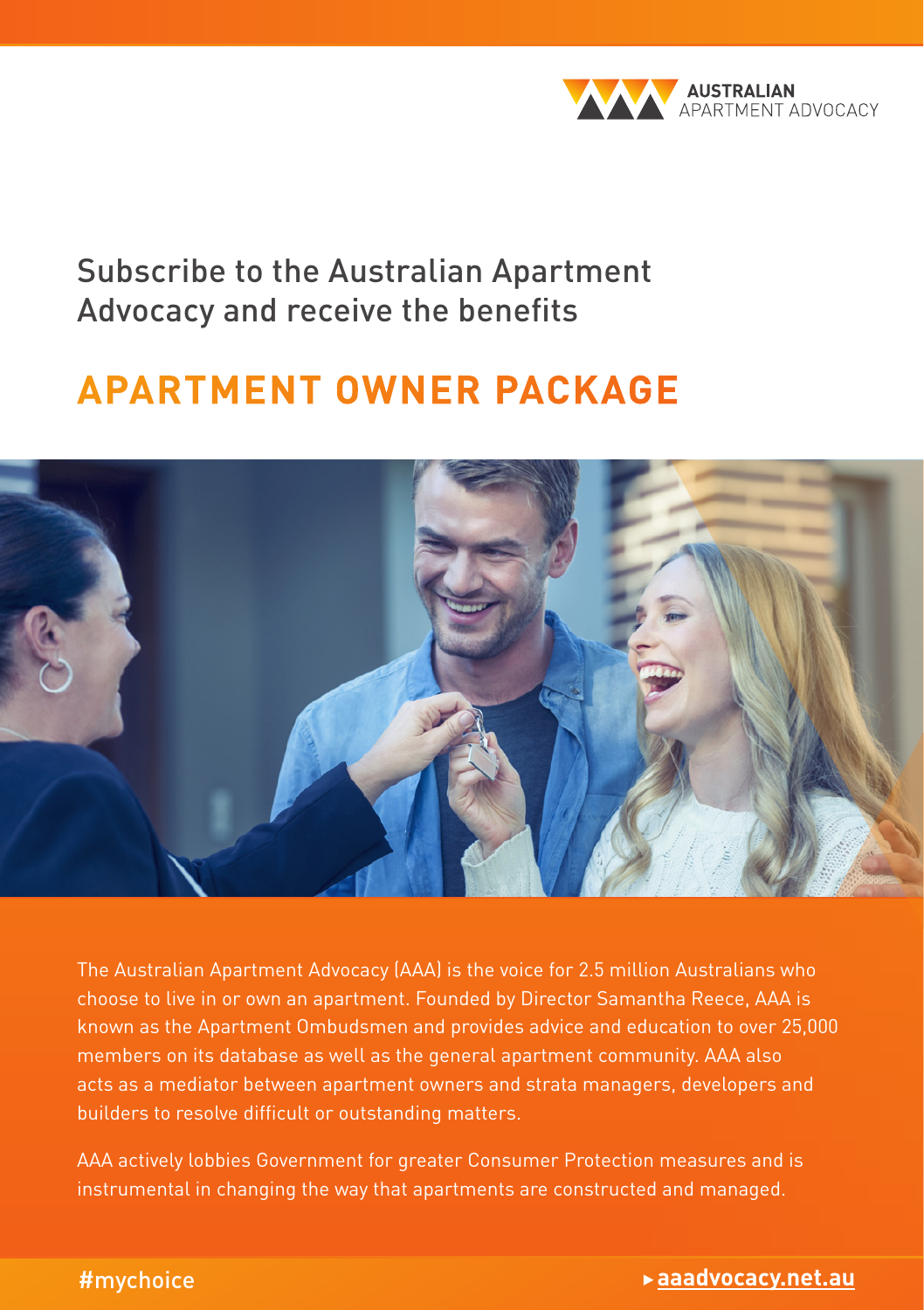After operating for five years, AAA is now offering subscription packages, providing even more benefit to its members.

**BECOME PART OF THE AUSTRALIAN APARTMENT COMMUNITY AND BE PART OF THE CHANGE!**

#### **WHAT YOU RECEIVE:**

#### ♦ **Attendance to all our zoom events FOC**

AAA offers a diverse range of informative topics for current and prospective apartment owners who wish to stay up to date with the latest trends in apartment living as well as contentious topics such as defects and handling disputes with your builder.

AAA provides a minimum of 12 zoom events per annum and these are recorded. So, if you happen to miss the event, you can catch up in your leisure time.

#### ♦ **A complimentary copy of the Apartment Buyer and Owner Education kit**

AAA wrote the first dedicated education kit in Australia for Apartment Buyers and Owners. This outlines topics such as defects, how your rights are protected and information about levies and insurance. It is the A-Z guide for apartment living.

#### ♦ **One complimentary initial consultation** *(for annual subscribers only)*

Sometimes you may be facing a disagreement with a fellow neighbour, your strata manager, the developer or builder. AAA members can call and discuss this issue, with the focus on initiatives to assist in resolving this matter.